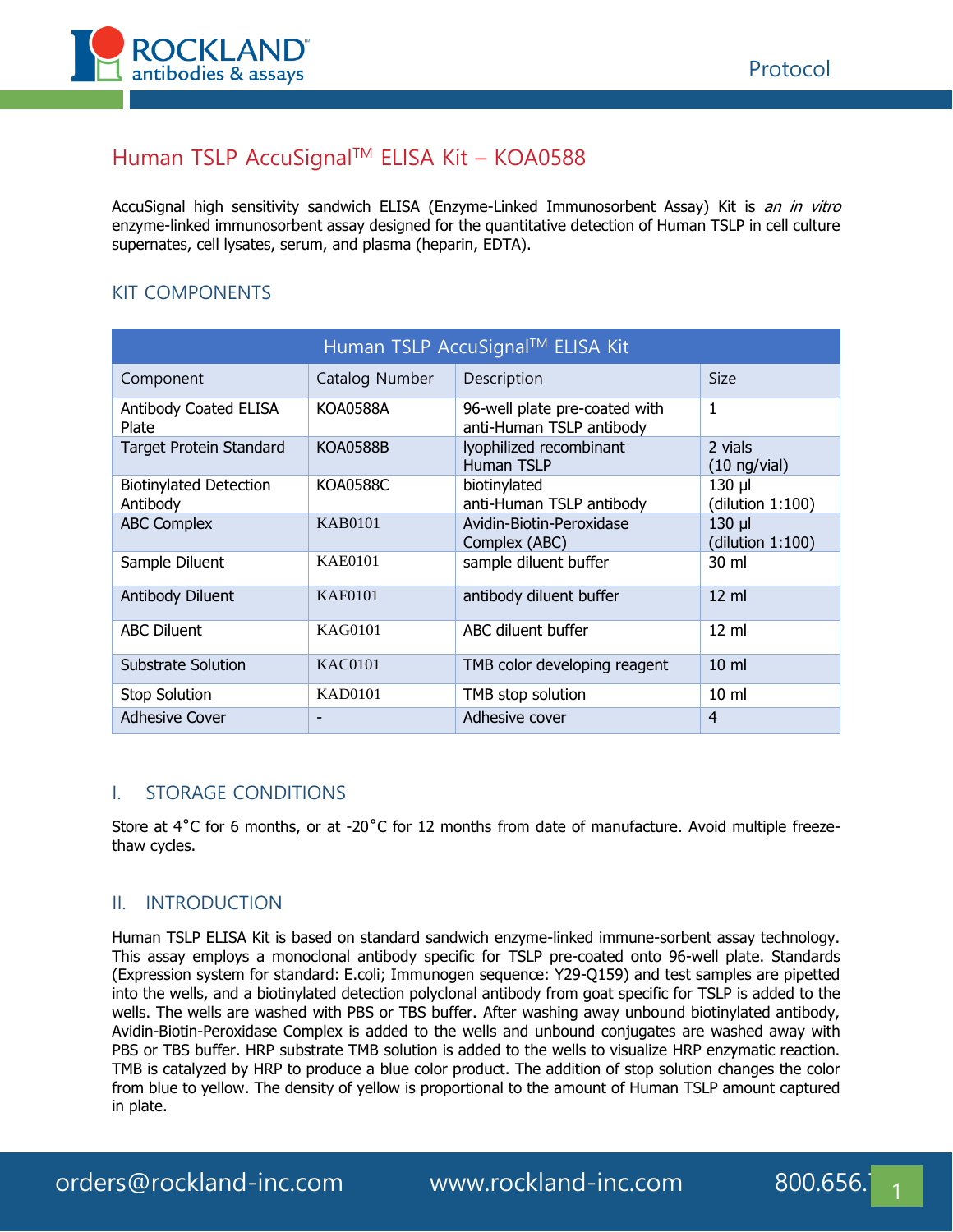

### III. REQUIRED EQUIPMENT AND REAGENTS

- Microplate reader in standard size
- Automated plate washer
- Adjustable pipettes and pipette tips
- Clean tubes and Eppendorf tubes
- Washing buffer (neutral PBS or TBS)
	- o Preparation of 0.01M TBS:

Add 1.2g Tris, 8.5g NaCl; 450μl of purified acetic acid or 700μl of concentrated hydrochloric acid to 1000 ml distilled water and adjust pH to 7.2-7.6. Finally, adjust the total volume to 1L. o Preparation of 0.01 M PBS:

Add 8.5 g sodium chloride, 1.4 g Na<sub>2</sub>HPO<sub>4</sub> and 0.2 g NaH<sub>2</sub>PO<sub>4</sub> to 1000 ml distilled water and adjust pH to 7.2-7.6. Finally, adjust the total volume to 1L.

## IV. GENERAL CONSIDERATIONS

Please read the following instructions before starting the experiment.

- To inspect the validity of experimental operation and the appropriateness of sample dilution proportions, pilot experiment using standards and a small number of samples is recommended.
- The TMB Color Developing agent is colorless and transparent before using, contact us if it is not the case.
- Before using the Kit, briefly spin down the vials.
- For statistical reasons, we recommend both standard and samples should be assayed with a minimum of two replicates (duplicates).
- Do not let 96-well plate to dry, this will inactivate active components on plate.
- Avoid cross contamination of samples or reagents by changing tips between sample, standard and reagent additions.
- Do not mix or substitute reagents or materials from other kit lots or vendors.
- In order to avoid marginal effect of plate incubation due to temperature difference (reaction may be stronger in the marginal wells), it is suggested that the diluted ABC and TMB solution be prewarmed in 37℃ for 30 min before using.

# V. SANDWICH ELISA PROTOCOL

# A. Sample Preparation

Store samples to be assayed within 24 hours at 2-8°C. For long-term storage, aliquot and freeze samples at -20°C. Avoid repeated freeze-thaw cycles.

#### • **Plasma:**

Collect plasma using heparin or EDTA as an anticoagulant. Centrifuge for 15 min at 1000 x g within 30 min of collection. Assay immediately or aliquot and store samples at -20°C.

 $\circ$  Note: it is important not to use anticoagulants other than those listed above to treat plasma. Other anticoagulants could block the antibody binding site.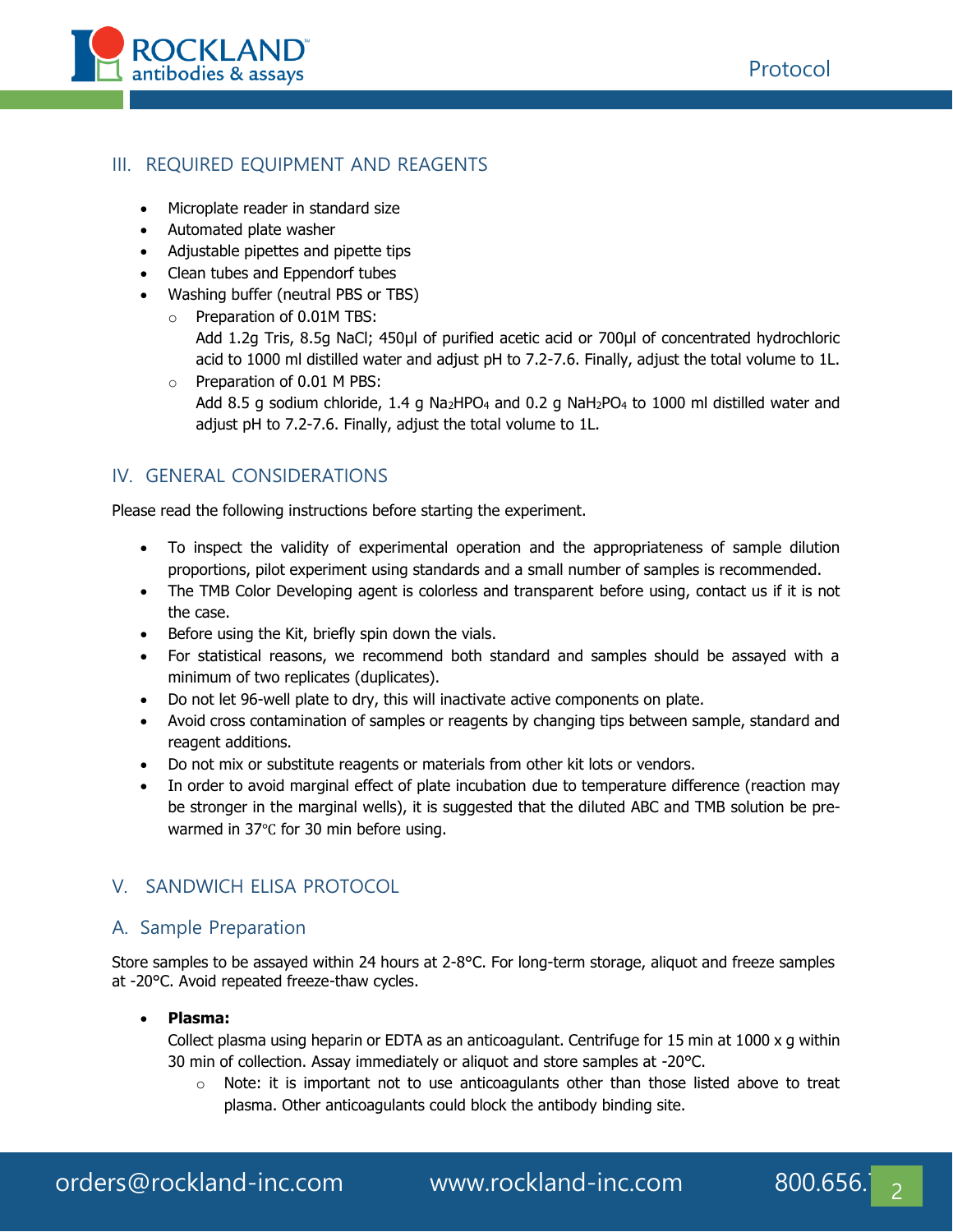

#### • **Cell Lysates:**

Lyse the cells making sure there are no visible cell sediments. Centrifuge the cell lysates at 10,000 x g for 5 minutes. Collect the supernatant.

#### • **Serum:**

Allow the serum to clot in a serum separator tube (about 4 hours) at room temperature. Centrifuge at approximately 1000 X g for 15 min. Analyze the serum immediately or aliquot and store samples at -20°C.

#### • **Cell culture supernates:**

Remove particulates by centrifugation, assay immediately or aliquot and store samples at -20°C.

### B. Sample Dilution

Please note that levels of the target protein may vary between different samples. Estimation of the concentration of a target protein in the sample and the optimal dilution factors for each sample must be determined by the investigator. The diluted target protein concentration should fall near the middle of the linear regime in the standard curve. Sample diluent buffer should be used for dilution of samples.

Following are the suggested guidelines for sample dilution. **The samples must be mixed well with the diluent buffer**.

• **High target protein concentration (20000pg/ml-200000pg/ml)**

The working dilution should be 1:100. For example, add 1μl sample into a tube with 99μl sample diluent buffer.

• **Medium target protein concentration (2000pg/ml-20000pg/ml)**

The working dilution should be 1:10. For example, add 10μl sample into a tube with 90μl sample diluent buffer.

- **Low target protein concentration (31.2pg/ml-2000pg/ml)** The working dilution should be 1:2. For example, add 50μl sample into a tube with 50μl sample diluent buffer.
- **Very Low target protein concentration (0pg/ml-31.2pg/ml)** No dilution necessary, or the working dilution should be 1:2.

### C. Reagent Preparation

### Reconstitution of the Human TSLP standard:

Human TSLP standard solution should be prepared no more than 2 hours prior to the experiment. Two vials of TSLP standard (10ng/vial) are provided with each kit. Use one vial/experiment.

- For preparation of 10,000pg/ml of Human TSLP standard solution, add 1ml sample diluent buffer into one vial, keep the vial at room temperature for 10 min and mix thoroughly.
- Label tubes 1-8. Tube  $\#$  1 –2000pg/ml,  $\#2$  –1000pg/ml,  $\#3$  500pg/ml,  $\#4$  250pg/ml,  $\#5$  125pg/ml,  $#6 - 62.5$ pg/ml,  $#7 - 31.25$ pg/ml,  $#8 - 0.0$  (Blank).
- To generate standard #1, pipette 200µL of reconstituted 10ng/mL standard into tube#1, add 800µL of sample diluent buffer and mix thoroughly.
- Pipette 300µL of the sample diluent buffer into tubes 2-7.
- Transfer 300 $\mu$ L from tube #1 to tube #2 and mix thoroughly.
- Transfer 300μL from tube #2 to tube #3 and mix thoroughly, continue further serial dilutions through tube #7.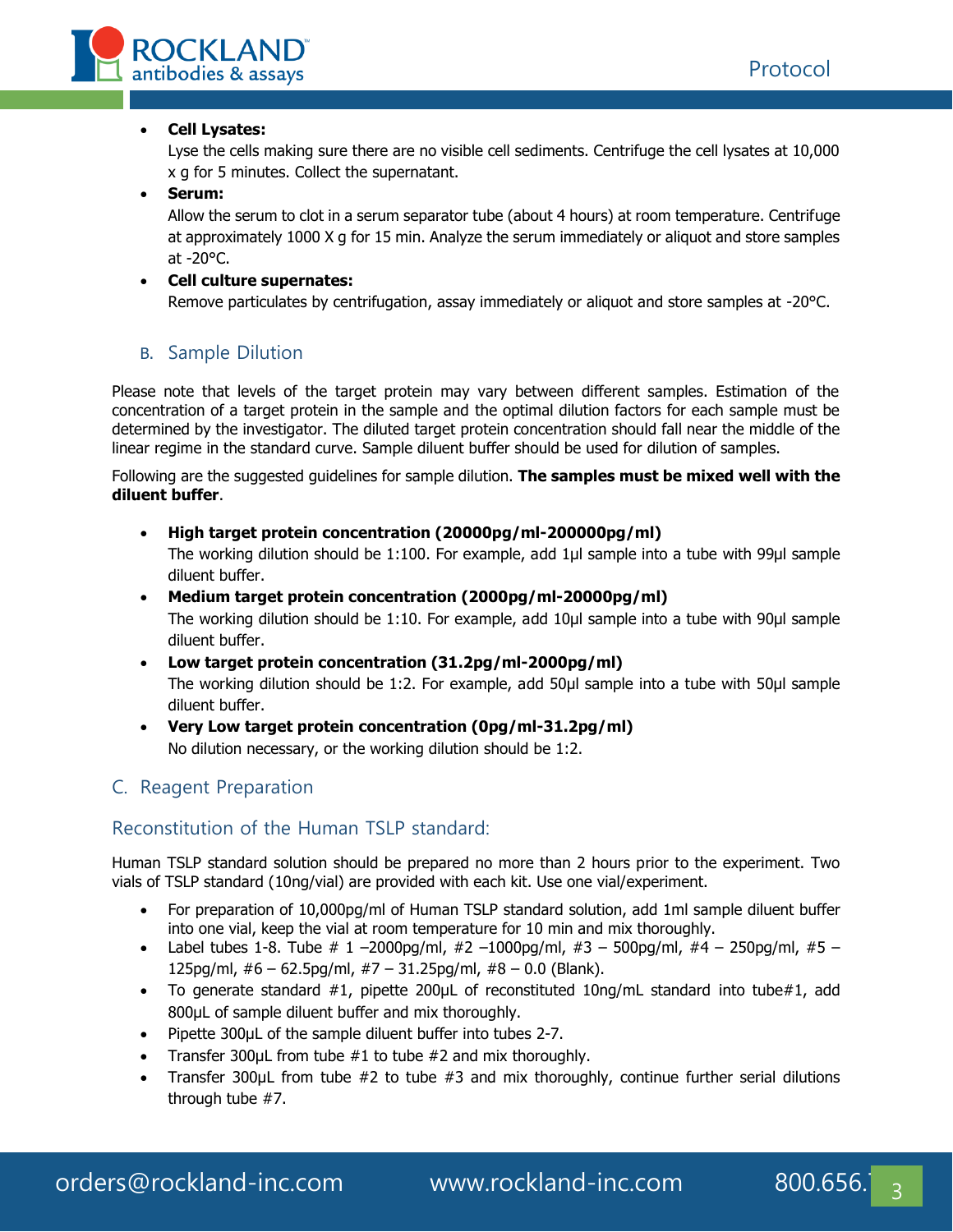

• Tube#8 is left blank.

**Note:** The standard solutions are best used within 2 hours. The 10,000pg/ml standard solution should be stored at 4°C for up to 12 hours, or at -20°C for up to 48 hours. Avoid repeated freeze-thaw cycles.

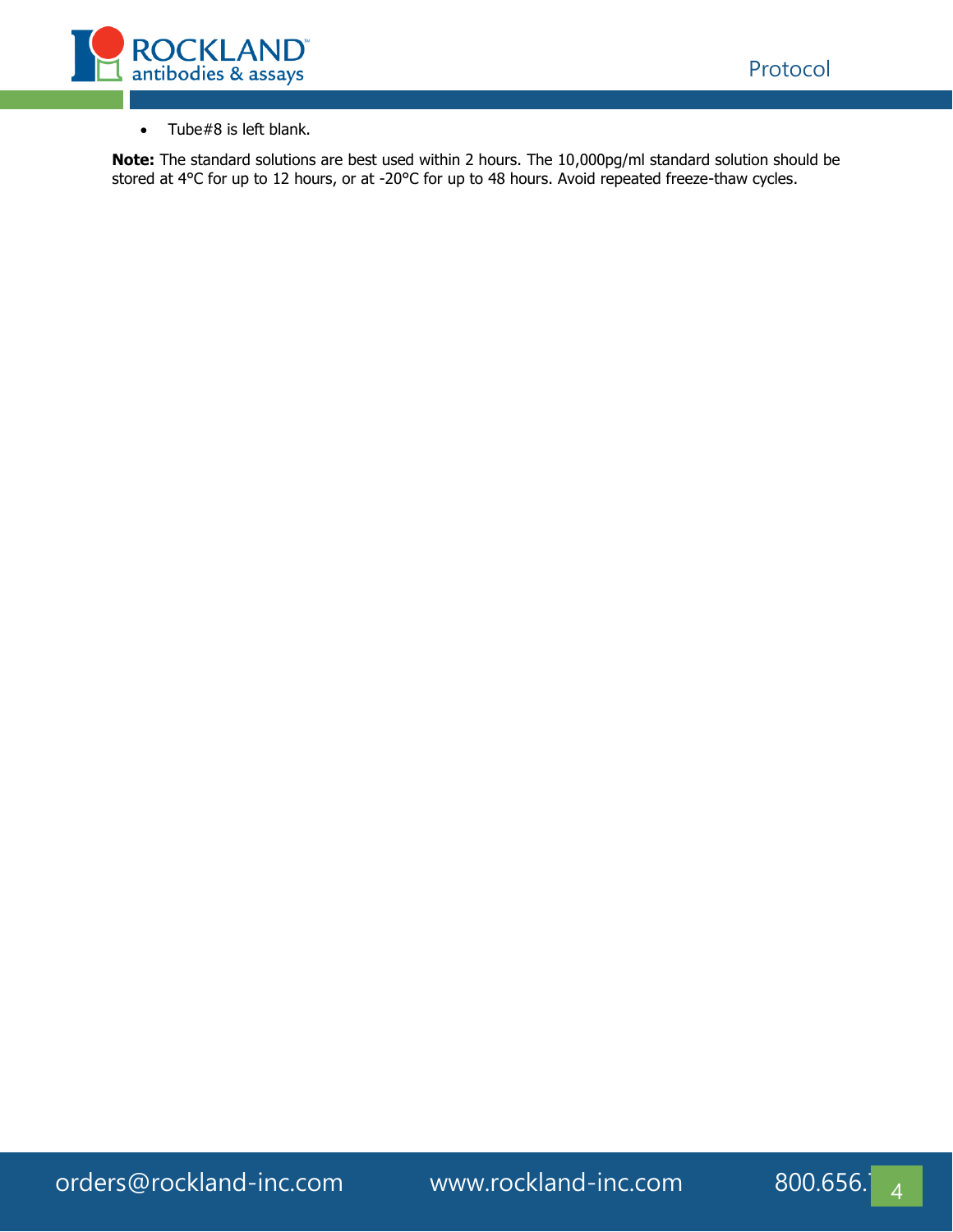

### Preparation of biotinylated anti-Human TSLP antibody working solution:

The solution should be prepared no more than 2 hours prior to the experiment.

- The total volume should be 0.1ml/well x (the number of wells). Prepare 100-200μl more of the solution than the total volume required to compensate for pipetting errors.
- Biotinylated anti-Human TSLP antibody should be diluted 1:100 with the antibody diluent buffer and mixed thoroughly. For example, add 1µl Biotinylated Anti-Human TSLP antibody to 99µl antibody diluent buffer.

### Preparation of Avidin-Biotin-Peroxidase Complex (ABC) working solution:

The solution should be prepared no more than 1 hour prior to the experiment.

- The total volume should be: 0.1 ml/well x (the number of wells). Prepare 0.1-0.2 ml more of the solution than total volume required.
- Avidin-Biotin-Peroxidase Complex (ABC) should be diluted 1:100 with the ABC dilution buffer and mixed thoroughly. For example, add 1μl ABC to 99μl ABC diluent buffer.

#### D. Assay Procedure

ABC working solution and TMB substrate reagent should be warmed at 37°C for 30 min prior to use. Samples and reagents should be mixed thoroughly and evenly after dilution. A standard curve for TSLP detection should be prepared for each experiment. It is recommended to determine sample fold dilution by simple estimation of TSLP amount in the samples.

- 1. Aliquot 100μl per well of each Human TSLP standard (2000pg/mL, 1000pg/ml, 500pg/ml, 250pg/ml, 125pg/ml, 62.5pg/ml, 31.25pg/ml) into pre-coated 96-well plate. Add 100μl of the sample diluent buffer into control wells. Add 100μl of diluted sample (cell culture supernatants, cell lysates, serum, plasma {heparin, EDTA} into appropriate wells). See "Sample Dilution" above for details. **It is recommended to assay all standards, controls and samples in duplicate.**
- 2. Seal the plate with provided adhesive plastic cover and incubate at 37°C for 90 min.
- 3. Remove the cover and discard the solution. Invert the plate and blot it against clean paper towels or other absorbent material. Do NOT let the wells dry completely at any time.
- 4. Add 100μl of biotinylated anti-Human TSLP antibody working solution to each well, seal the plate with adhesive plastic cover and incubate at 37°C for 60 min.
- 5. Discard the solution and wash the plate 3 times with 0.01M TBS or 0.01M PBS (wash buffer) and each time let washing buffer stay in the wells for  $\tilde{ }1$  min. Wash by filling each well with 300µl of wash buffer using a multi-channel pipette or auto washer. Complete removal of liquid at each step is essential to good performance. (Note: for automated washing, aspirate all wells and wash THREE times with PBS or TBS buffer, overfilling the wells with PBS or TBS buffer). After the last wash, remove any remaining wash buffer by aspirating or decanting. Invert the plate and blot it against clean paper towels or other absorbent material.
- 6. Add 100μl of prepared ABC working solution to each well, seal the plate and incubate at 37°C for 30 min.
- 7. Wash plate 5 times with 0.01M TBS or 0.01M PBS as described in step 5.
- 8. Add 90µl of TMB substrate reagent to each well, seal the plate and incubate for 25-30 min at 37°C in the dark. (Note: the optimal incubation time should be determined by the end user).
- 9. Add 100μl of stop solution to each well. The color will change to yellow immediately.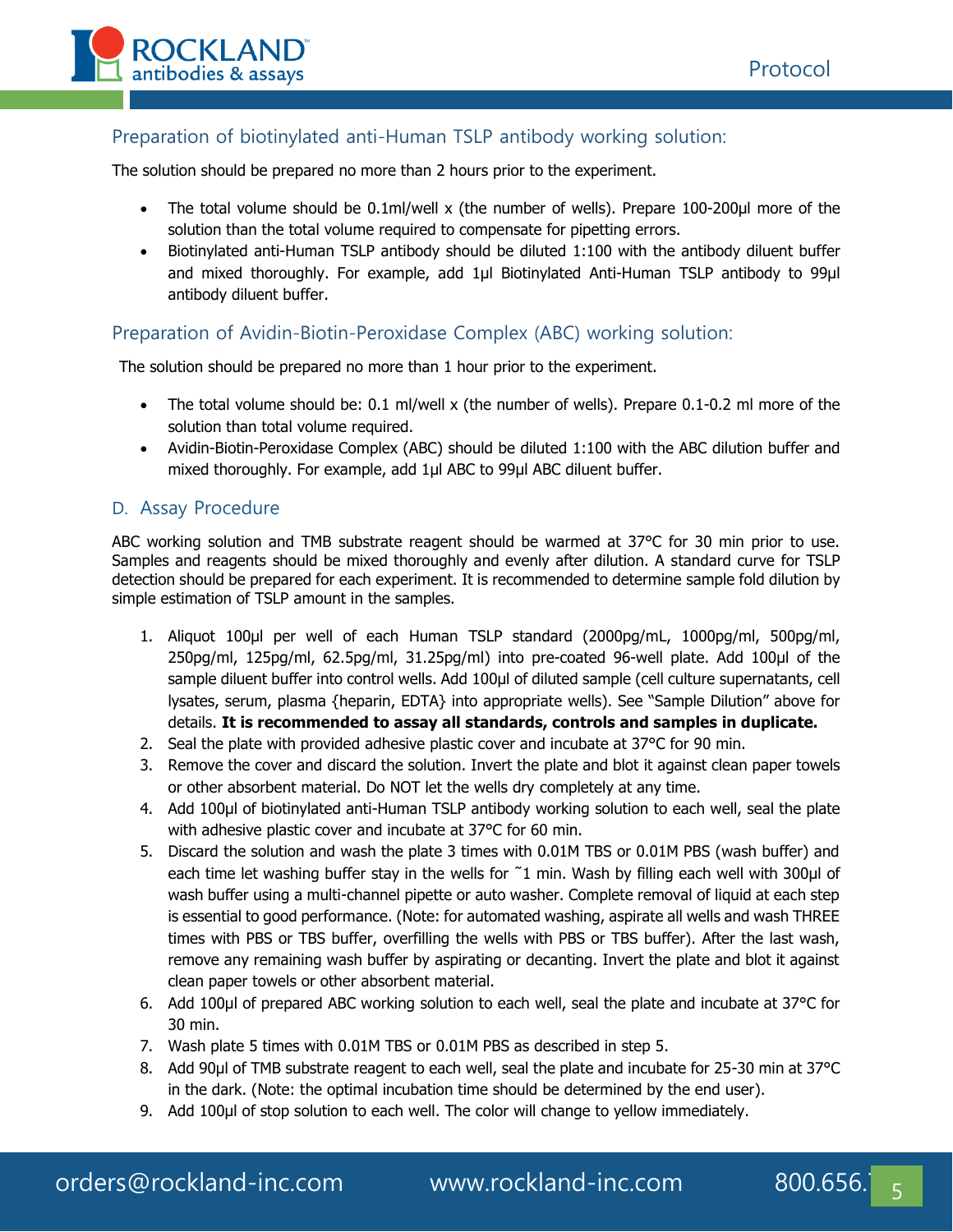

10. Read at 450 nm in a microplate reader within 30 min after adding the stop solution.

#### **Calculations**

For calculations, (the relative O.D.450) = (the O.D.450 of each well) – (the O.D.450 of Zero well). The standard curve can be plotted as the relative O.D.450 of each standard solution (Y) vs. the respective concentration of the standard solution (X). The Human TSLP concentration of the samples can be interpolated from the standard curve.

**Note:** if the samples measured were diluted, multiply the concentrations obtained from interpolation by the dilution factor.

#### VI. DATA OBTAINED FROM Human TSLP

| <b>Concentration (pg/ml)</b> |       | 31.2  | 62.5  | 125   | 250           | 500   | 1000  | 2000  |
|------------------------------|-------|-------|-------|-------|---------------|-------|-------|-------|
| O.D                          | 0.072 | 0.164 | 0.267 | 0.424 | $\vert$ 0.714 | 1.205 | 1.786 | 2.199 |

(TMB reaction incubation at 37°C for 25-30min)

### VII. Human TSLP AccuSignal™ ELISA KIT STANDARD CURVE



#### This standard curve was generated for demonstration purpose only (A standard curve must be run with each assay).

| Range                   | 31.2pg/ml-2000pg/ml                                                   |
|-------------------------|-----------------------------------------------------------------------|
| <b>Sensitivity</b>      | $<$ 10pg/ml                                                           |
| <b>Specificity</b>      | Natural and recombinant Human TSLP                                    |
| <b>Cross-reactivity</b> | There is no detectable cross-reactivity with other relevant proteins. |

# **Human TSLP ELISA Kit**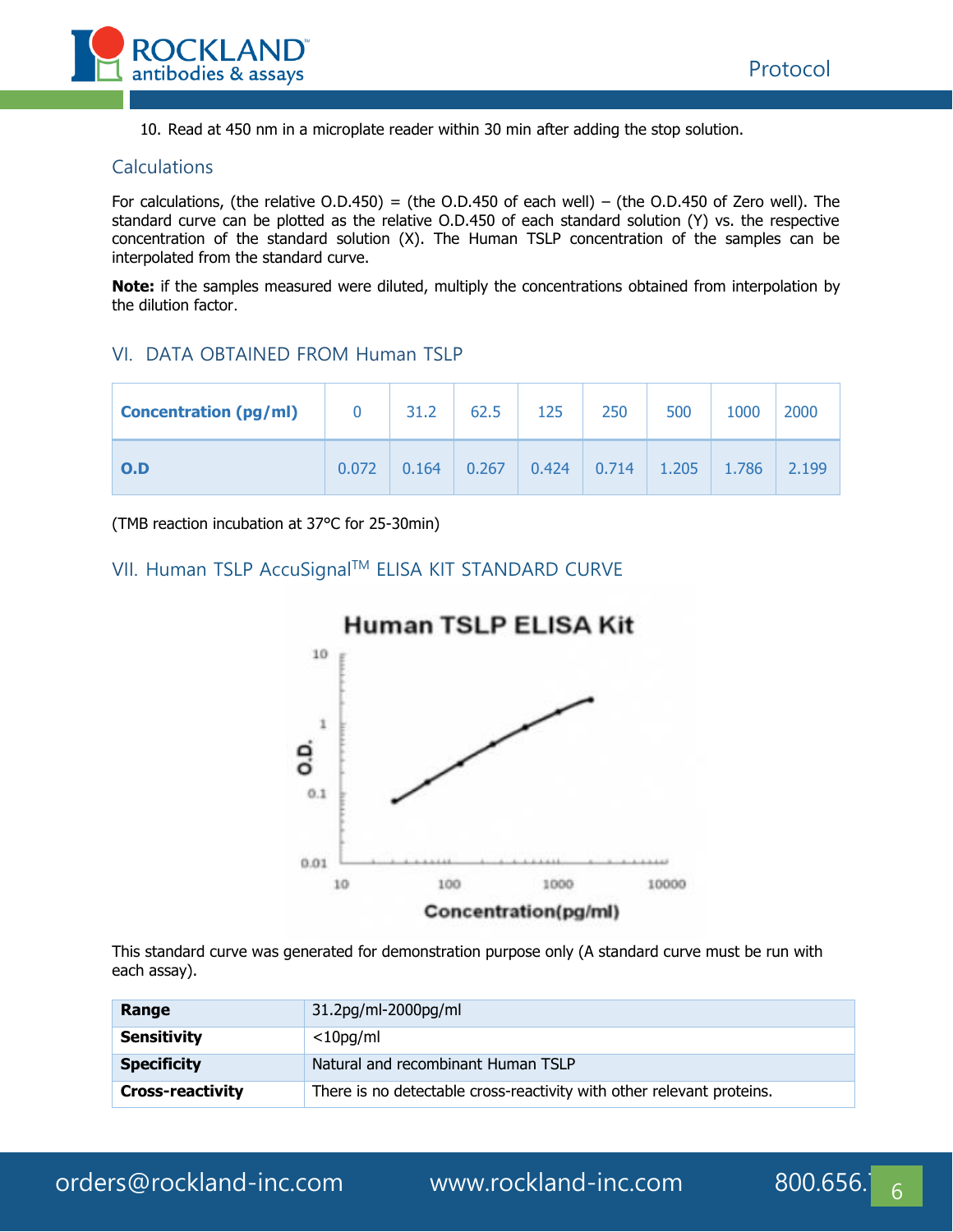

#### INTRA AND INTER ASSAY PRECISION

**Intra-Assay Precision** (Precision within an assay): Three samples of known concentration were tested on one plate to assess intra-assay precision.

**Inter-Assay Precision** (Precision between assays): Three samples of known concentration were tested in separate assays to assess inter-assay precision.

|                           | <b>Intra-Assay Precision</b> |       |              | <b>Inter-Assay Precision</b> |       |       |
|---------------------------|------------------------------|-------|--------------|------------------------------|-------|-------|
| <b>Sample</b>             |                              | າ     | $\mathbf{z}$ |                              | 2     | 3     |
| N                         | 16                           | 16    | 16           | 24                           | 24    | 24    |
| Mean(pg/ml)               | 8                            | 239   | 883          | 94                           | 243   | 964   |
| <b>Standard deviation</b> | 4.36                         | 17.92 | 45.21        | 5.82                         | 19.92 | 65.55 |
| CV(% )                    | 4.9                          | 7.5   | 5.2          | 6.2                          | 8.2   | 6.8   |

#### VIII.ASSAY SUMMARY

- Prepare all reagents, samples and standards as instructed.
- Add standards or samples to each well used. Incubate the plate at 37°C for 90 min. Do not wash.
- Add prepared biotinylated antibody to each well. Incubate the plate at 37°C for 60 min. Wash plate 3 times with 0.01M TBS or PBS.
- Add prepared ABC working solution. Incubate the plate at 37°C for 30 min. Wash plate 5 times with 0.01M TBS or TBS.
- Add TMB developing reagent to each well. Incubate the plate at 37°C in dark for 25-30 min.
- Add TMB stop solution. Read at 450nm.

#### IX. TROUBLESHOOTING

#### Weak or No Signal

| <b>Possible Cause</b>                    | <b>Solution</b>                                                                                                       |
|------------------------------------------|-----------------------------------------------------------------------------------------------------------------------|
| <b>Problem with the standard</b>         | Use new sample<br>Check that the standard is appropriately handled                                                    |
| Incubation time too short                | Follow the exact guidelines for incubation time (If the problem<br>persists, try incubating samples at 4°C overnight) |
| <b>Incubation temperature too</b><br>low | Ensure incubations are done at correct temperature<br>Before proceeding                                               |
| Incompatible sample type                 | Use sample that the assay is known to detect as a positive control<br>(Include such control in your experiment)       |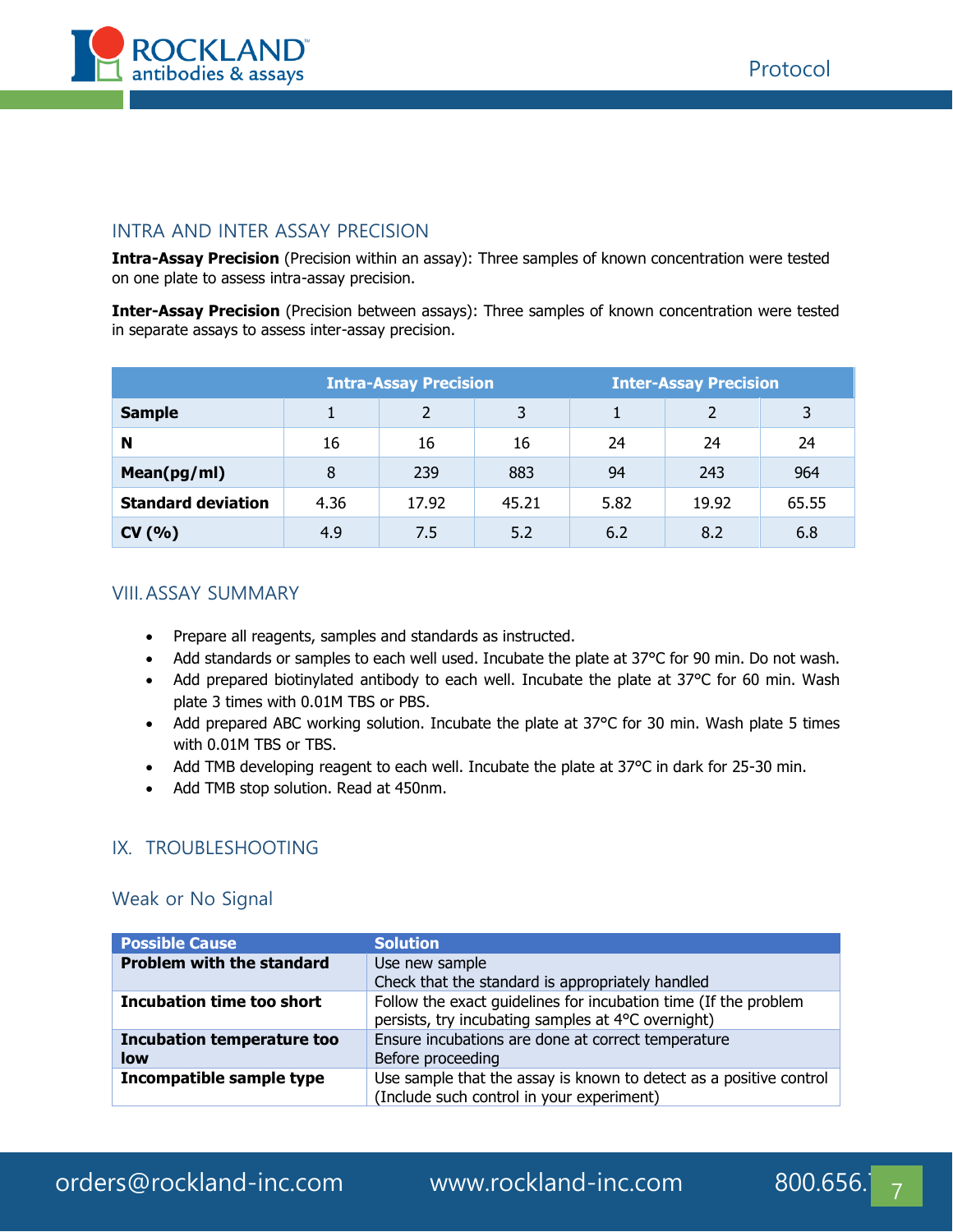

| <b>Incompatible assay buffer</b>                                                         | Ensure assay buffer is compatible with the target of interest                                                                     |
|------------------------------------------------------------------------------------------|-----------------------------------------------------------------------------------------------------------------------------------|
| <b>Target present below</b><br>detection limit                                           | Decrease dilution factor or concentrate samples                                                                                   |
| <b>Incorrect/Insufficient/No</b><br>substrate                                            | Check the substrate identity<br>Increase concentration or amount of substrate                                                     |
| Antibody stored at 4°C for<br>several weeks or subjected to<br>repeat freeze-thaw cycles | Use fresh aliquot of antibody that has been stored at<br>-20°C or below                                                           |
| Incorrect reagents added/<br>prepared; Missing reagents                                  | Check protocol, ensure correct reagents are added in proper order<br>and prepared to correct concentrations                       |
| <b>Expired/Contaminated</b><br>reagents                                                  | Prepare fresh/uncontaminated reagents                                                                                             |
| <b>Enzyme inhibitor present</b>                                                          | Avoid sodium azide in HRP reactions                                                                                               |
| <b>Incorrect storage of</b><br>components                                                | Check storage conditions for the kit (Kit need to be stored at $4^{\circ}$ C)                                                     |
| <b>Excessive plate washing</b>                                                           | Gently pipette wash buffer (manual method)<br>Ensure correct pressure (automatic wash system)                                     |
| Wells dry out                                                                            | Cover plate using adhesive cover at all incubation times                                                                          |
| <b>Plate read at incorrect</b><br>detection wavelength                                   | Use recommended wavelength/filter<br>Ensure plate reader is set correctly for substrate used                                      |
| Slow color development                                                                   | Prepare substrate immediately before use<br>Allow longer incubation time<br>Ensure stock solution is unexpired and uncontaminated |

# Saturated Signal

| <b>Possible Cause</b>                        | <b>Solution</b>                                                                                                                   |
|----------------------------------------------|-----------------------------------------------------------------------------------------------------------------------------------|
| <b>High sample concentration</b>             | Use higher sample dilutions (Determine the optimal dilutions by<br>titration assay)                                               |
| <b>Excessive substrate</b>                   | Decrease concentration or amount of substrate: The substrate<br>provided with the ELISA kit might require further dilution        |
| <b>Substrate color changed</b><br>before use | Prepare substrate immediately before use                                                                                          |
| Non-specific antibody binding                | Use affinity-purified antibody and preferably one that is pre-<br>adsorbed.                                                       |
| <b>Incubation time too long</b>              | Follow the exact guidelines (If the problem persists, try incubating<br>samples at 4°C overnight)                                 |
| <b>Excessive antibody</b>                    | Repeat the assay with lower antibody concentrations to find the<br>optimal one for your experiment                                |
| <b>Contaminated buffers or HRP</b>           | Prepare and use fresh buffers                                                                                                     |
| <b>Insufficient washing</b>                  | Follow the exact guidelines<br>At the end of each washing step, flick the plate over a sink and<br>dry the plate on a paper towel |
| Plate adhesive cover not used<br>or re-used  | During incubations, cover plates with adhesive cover.<br>Use a fresh cover every time the used cover is removed from the<br>plate |
| <b>Plate read at incorrect</b><br>wavelength | Use recommended wavelength/filter<br>Ensure plate reader is set correctly for the substrate used                                  |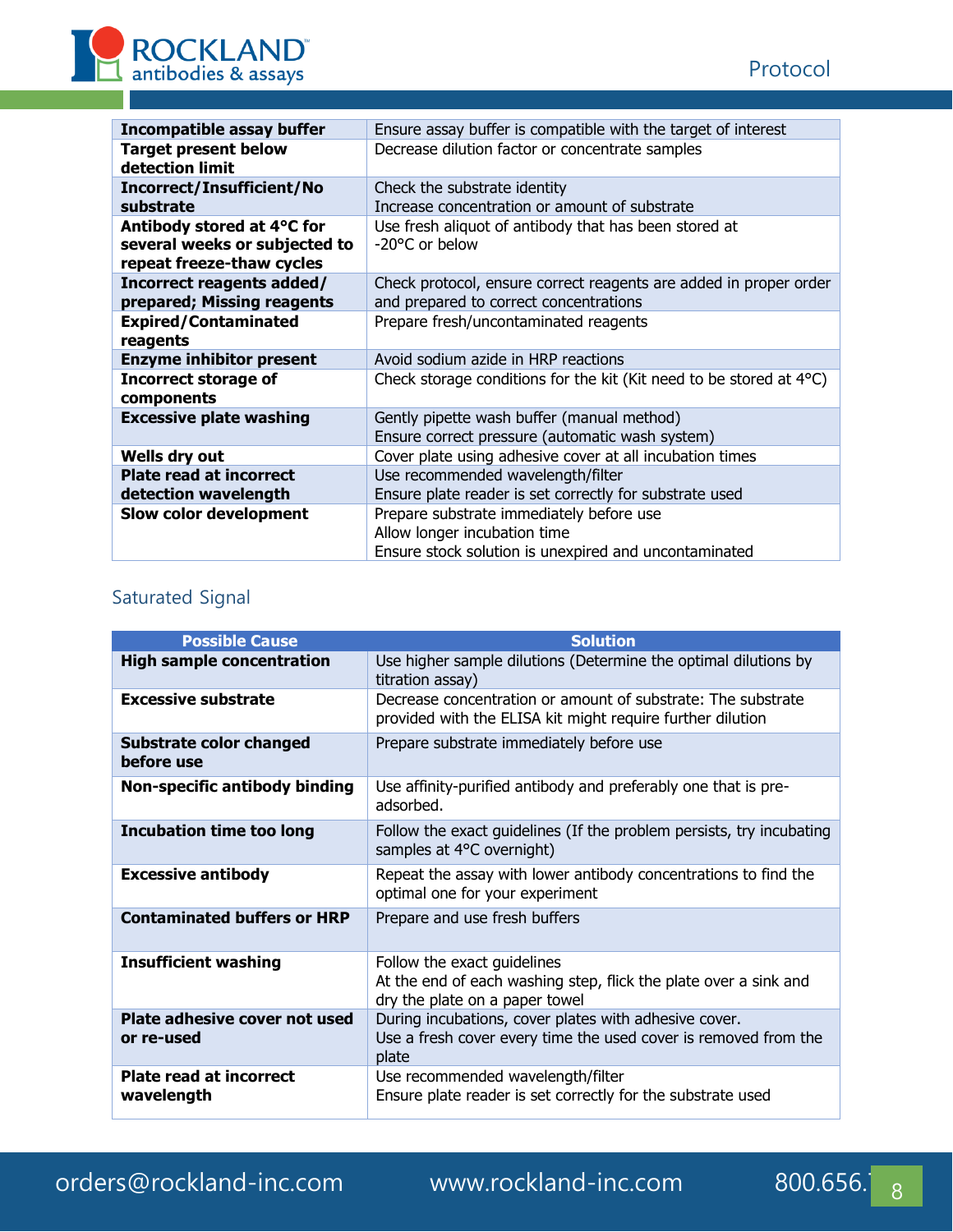

| <b>Excess time before plate</b> | Read your plate within 30 minutes after adding the substrate (If    |
|---------------------------------|---------------------------------------------------------------------|
| reading                         | the reading is not performed within this time frame, add a          |
|                                 | stopping solution after sufficient color is developed in the plate) |

# High Background

| <b>Possible Cause</b>                                         | <b>Solution</b>                                                                                                                                                                                       |
|---------------------------------------------------------------|-------------------------------------------------------------------------------------------------------------------------------------------------------------------------------------------------------|
| <b>Insufficient washing</b>                                   | Follow the exact guidelines<br>At the end of each washing step, flick the plate over a sink and<br>pat dry the plate on a paper towel                                                                 |
| <b>Excessive antibody</b>                                     | Repeat the assay with lower antibody concentrations to find the<br>optimal one for your experiment                                                                                                    |
| <b>Excessive substrate</b>                                    | Decrease concentration or amount of substrate                                                                                                                                                         |
| <b>Cross reactivity</b>                                       | Run appropriate controls                                                                                                                                                                              |
| <b>Non-specific antibody binding</b>                          | Use affinity-purified antibody and preferably one that is pre-<br>adsorbed                                                                                                                            |
| <b>Insufficient Tween in buffers</b>                          | Use PBS or TBS containing 0.05% Tween                                                                                                                                                                 |
| <b>Suboptimal salt concentration</b><br>in washing buffer     | Optimize salt concentration as high concentration can reduce<br>non-specific interactions                                                                                                             |
| <b>Incubation temperature too</b><br>high                     | Optimize incubation temperature for your assay (antibodies bind<br>optimally at very specific temperature)                                                                                            |
| <b>Reagents were not mixed</b><br>properly                    | Thoroughly mix all reagents and samples before pipetting<br>solutions into wells                                                                                                                      |
| <b>Blanks contaminated with</b><br>samples                    | Change pipette tips when switching between blanks and samples                                                                                                                                         |
| <b>Sample contaminated with</b><br>enzymes                    | Test samples with substrate alone to check for contaminating<br>enzymes                                                                                                                               |
| <b>Contaminated TMB substrate</b>                             | Use a clean container to check that the substrate in not<br>contaminated (TMB substrate should be clear and colorless before<br>adding to wells)                                                      |
| <b>Substrate exposed to light</b>                             | Carry out substrate incubation in dark                                                                                                                                                                |
| <b>Evaporation of solution from</b><br>well during incubation | Always incubate with a cover on the plate                                                                                                                                                             |
| <b>Incubation time too long</b>                               | Follow the exact guidelines for incubation times (If the problem<br>persists, try incubating samples at 4°C overnight)                                                                                |
| <b>Incorrect standard curve</b><br>dilutions                  | Check pipetting techniques<br>Check calculations                                                                                                                                                      |
| <b>Unstopped color development</b>                            | Use Stopping solution to prevent over-development                                                                                                                                                     |
| <b>Excessive time lapsed before</b><br>plate reading          | Read your plate within 30 minutes after adding the substrate (If<br>the reading is not performed within this time frame, add a<br>stopping solution after sufficient color is developed in the plate) |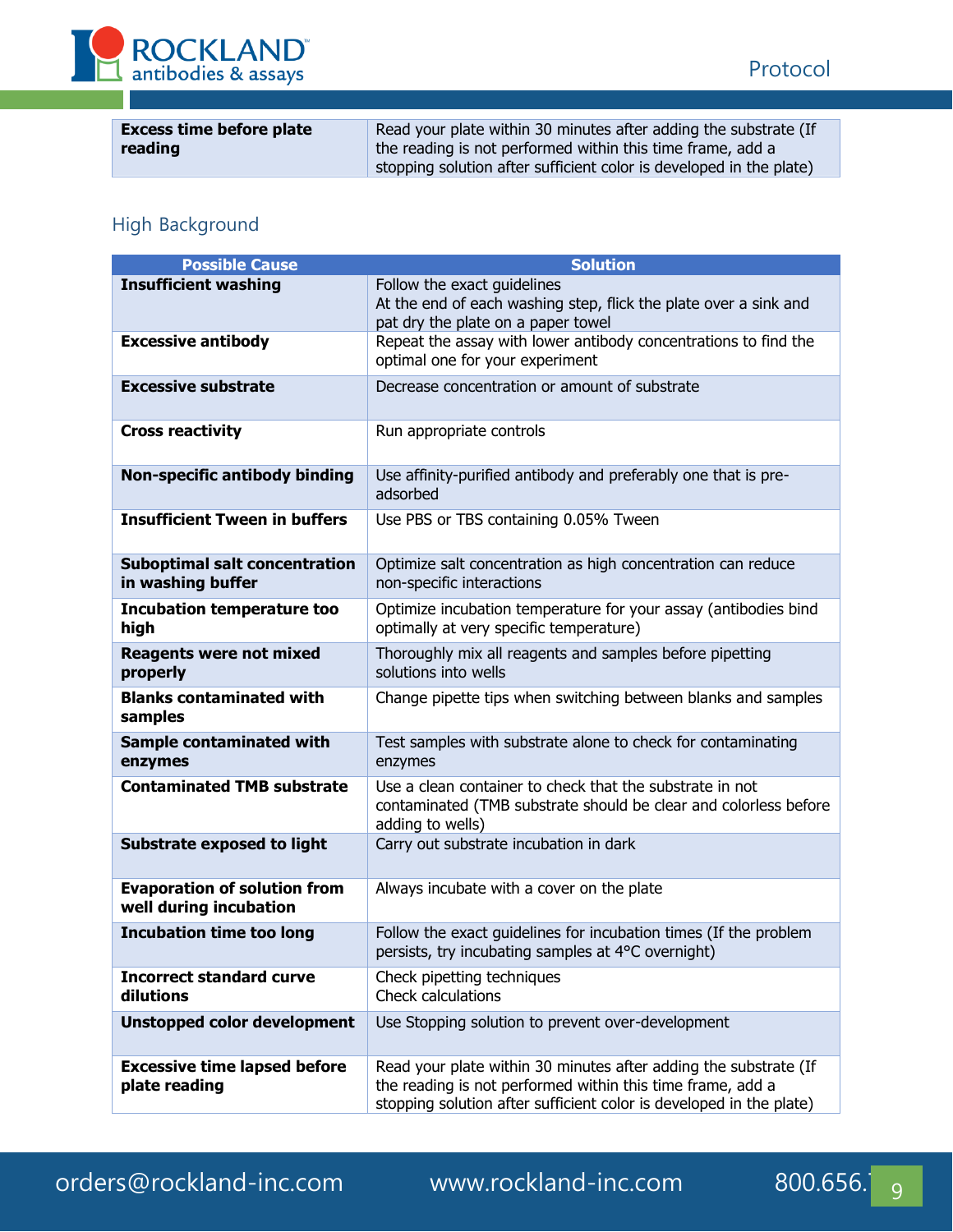



| <b>Incorrect plate reading</b> | Use recommended wavelength/filter                           |
|--------------------------------|-------------------------------------------------------------|
| setting                        | Ensure plate reader is set correctly for the substrate used |

# Low Sensitivity

| <b>Possible Cause</b>                                         | <b>Solution</b>                                                                                                                                                                        |
|---------------------------------------------------------------|----------------------------------------------------------------------------------------------------------------------------------------------------------------------------------------|
| <b>Improper storage of ELISA kit</b>                          | Store all reagents as recommended                                                                                                                                                      |
| <b>Insufficient target</b>                                    | Reduce sample dilution or concentrate sample                                                                                                                                           |
| Inactive substrate                                            | Ensure reporter enzyme has the expected activity                                                                                                                                       |
| <b>Insufficient substrate</b>                                 | Increase concentration or amount of substrate                                                                                                                                          |
| Incompatible sample type                                      | Include positive control in your experiment                                                                                                                                            |
| <b>Interfering ingredients in</b><br>buffers and sample       | Check reagents for any interfering chemicals, e.g. sodium azide<br>in antibodies inhibit HRP enzyme; EDTA used as anti-coagulant<br>for plasma collection inhibits enzymatic reactions |
| <b>Mixing or substituting reagents</b><br>from different kits | Avoid mixing components from different kits                                                                                                                                            |
| <b>Incorrect plate reading setting</b>                        | Use recommended wavelength/filter<br>Ensure plate reader is set correctly for the substrate used                                                                                       |

# Poor Standard Curve Generation

| <b>Possible Cause</b>                      | <b>Solution</b>                                                                                                                       |
|--------------------------------------------|---------------------------------------------------------------------------------------------------------------------------------------|
| <b>Improper standard solution</b>          | Confirm dilutions are done correctly                                                                                                  |
|                                            | Prepare new standard curve as appropriate                                                                                             |
| <b>Standard improperly</b>                 | Briefly spin vial before opening                                                                                                      |
| reconstituted                              | Inspect for undissolved material after reconstituting                                                                                 |
| <b>Standard degraded</b>                   | Store and handle standard as recommended                                                                                              |
|                                            | Prepare standards no more than two hours before use                                                                                   |
| <b>Pipetting error</b>                     | Use calibrated pipettes and proper pipetting technique                                                                                |
| <b>Insufficient washing</b>                | Follow the exact guidelines<br>At the end of each washing step, flick the plate over a sink and<br>pat dry the plate on a paper towel |
| <b>Poorly mixed reagents</b>               | Thoroughly mix reagents                                                                                                               |
| <b>Plates stacked during</b><br>incubation | Keep plates separated if not using rotating plates                                                                                    |

# Poor Replicate Data

| <b>Possible Cause</b>                   | <b>Solution</b>                                                                                                                |  |
|-----------------------------------------|--------------------------------------------------------------------------------------------------------------------------------|--|
| <b>Bubbles in wells</b>                 | Ensure no bubbles are present prior to reading the plate                                                                       |  |
| <b>Insufficient washing of</b><br>wells | Carefully wash wells<br>Check that all ports of the plate washer are unobstructed                                              |  |
| <b>Incomplete reagent</b><br>mixing     | Ensure all reagents are mixed thoroughly                                                                                       |  |
| <b>Inconsistent pipetting</b>           | Use calibrated pipettes and proper pipetting techniques<br>Use a new cover every time the used cover is removed from the plate |  |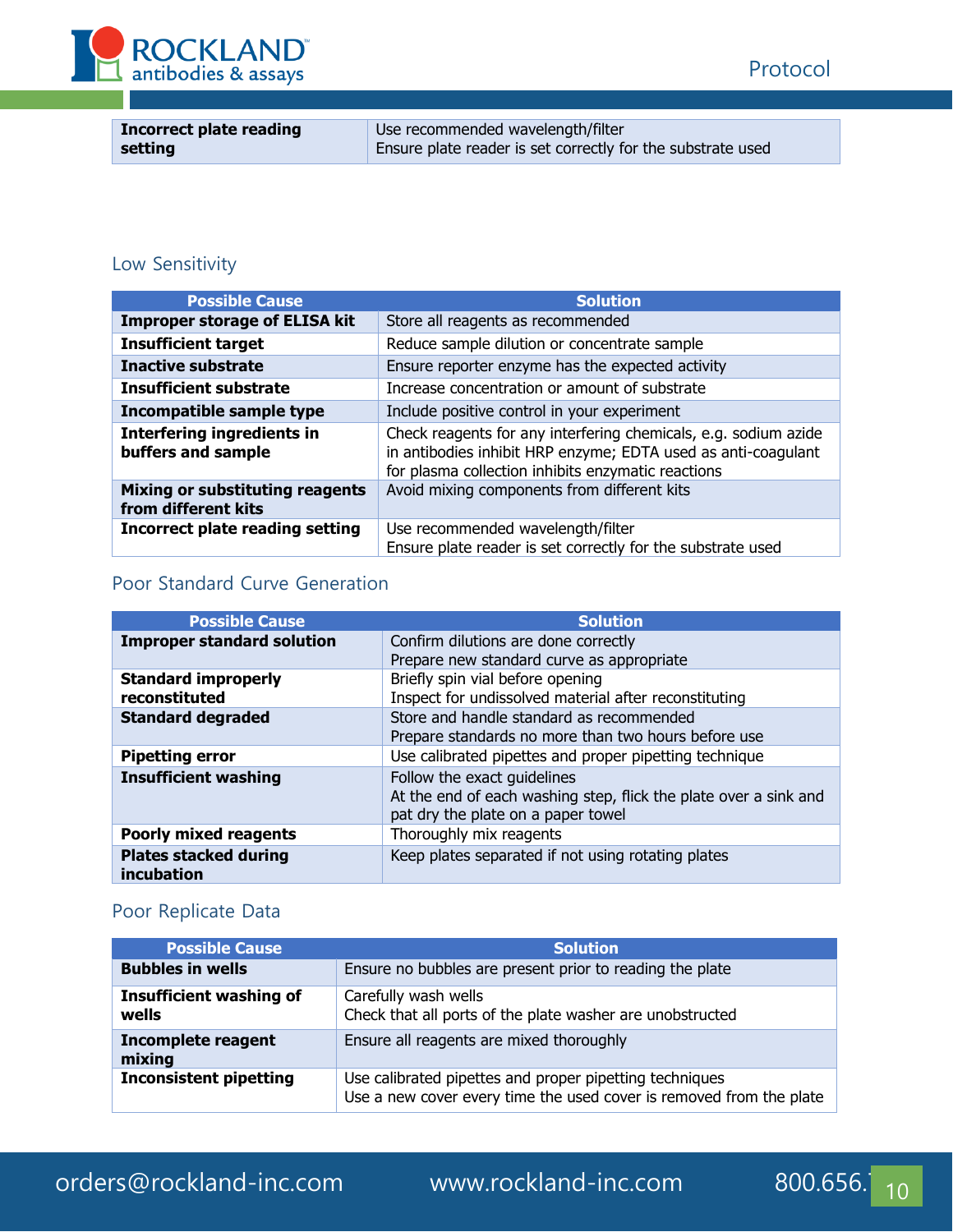

| <b>Inconsistent sample</b><br>preparation or storage                                       | Ensure consistent sample preparation and optimal sample storage<br>(e.g. minimize freeze/thaw cycles)                                       |  |
|--------------------------------------------------------------------------------------------|---------------------------------------------------------------------------------------------------------------------------------------------|--|
| <b>Particulates in samples</b>                                                             | Remove the particulates by centrifugation                                                                                                   |  |
| <b>Cross-well contamination</b>                                                            | Ensure plate covers and pipette tips are not contaminated with<br>reagents                                                                  |  |
| <b>Edge effect (higher or</b><br>lower OD in peripheral<br>wells than in central<br>wells) | Ensure plates and reagents are kept at temperatures as instructed<br>During incubation, seal the plate completely and avoid stacking plates |  |

# Inconsistent Assay-to-Assay Results

| <b>Possible Cause</b>                    | <b>Solution</b>                                                                                          |  |
|------------------------------------------|----------------------------------------------------------------------------------------------------------|--|
| <b>Insufficient washing of</b><br>wells  | Carefully wash wells<br>Check that all ports of the plate washer are unobstructed                        |  |
| <b>Varied incubation</b><br>temperatures | Adhere to recommended incubation temperature                                                             |  |
| <b>Variation in protocol</b>             | Adhere to the same protocol from experiment to experiment                                                |  |
| Plate cover not used or re-<br>used      | During incubations, cover plates with plate cover<br>Use a new cover every time the used one is removed  |  |
| <b>Incorrect dilutions</b>               | Confirm dilutions are done correctly for standard solutions<br>Prepare new standard curve as appropriate |  |
| <b>Contaminated buffers</b>              | Prepare and use fresh buffers                                                                            |  |

# Slow Color Development

| <b>Possible Cause</b>                                       | <b>Solution</b>                                                                                                                                   |  |
|-------------------------------------------------------------|---------------------------------------------------------------------------------------------------------------------------------------------------|--|
| Substrates too old, contaminated<br>or used at incorrect pH | Prepare fresh substrates at correct pH                                                                                                            |  |
| <b>Expired/Contaminated solutions</b>                       | Prepare fresh reagents before use                                                                                                                 |  |
| <b>Incorrect incubation temperature</b>                     | Ensure plates and reagents are kept at temperatures as<br>instructed<br>During incubation, seal the plate completely and avoid<br>stacking plates |  |
| Low antibody concentration                                  | Repeat the assay with higher antibody concentrations to find<br>the optimal one for your experiment                                               |  |

# Plate Imaging Problem

| <b>Possible Cause</b>           | <b>Solution</b>                                                  |  |  |
|---------------------------------|------------------------------------------------------------------|--|--|
| Oversaturated image after       | Use full resolution image to analyze results (Do not use jpeg or |  |  |
| acquisition                     | other compressed formats)                                        |  |  |
| <b>Blurry spots in images</b>   | Re-focus your camera before taking a new image                   |  |  |
| <b>Repeated pixel values or</b> | Use lower bin size, higher image resolution and/or lossless file |  |  |
| rectangular spots               | type                                                             |  |  |

# orders@rockland-inc.com www.rockland-inc.com 800.656.<sup>7</sup><sub>11</sub>